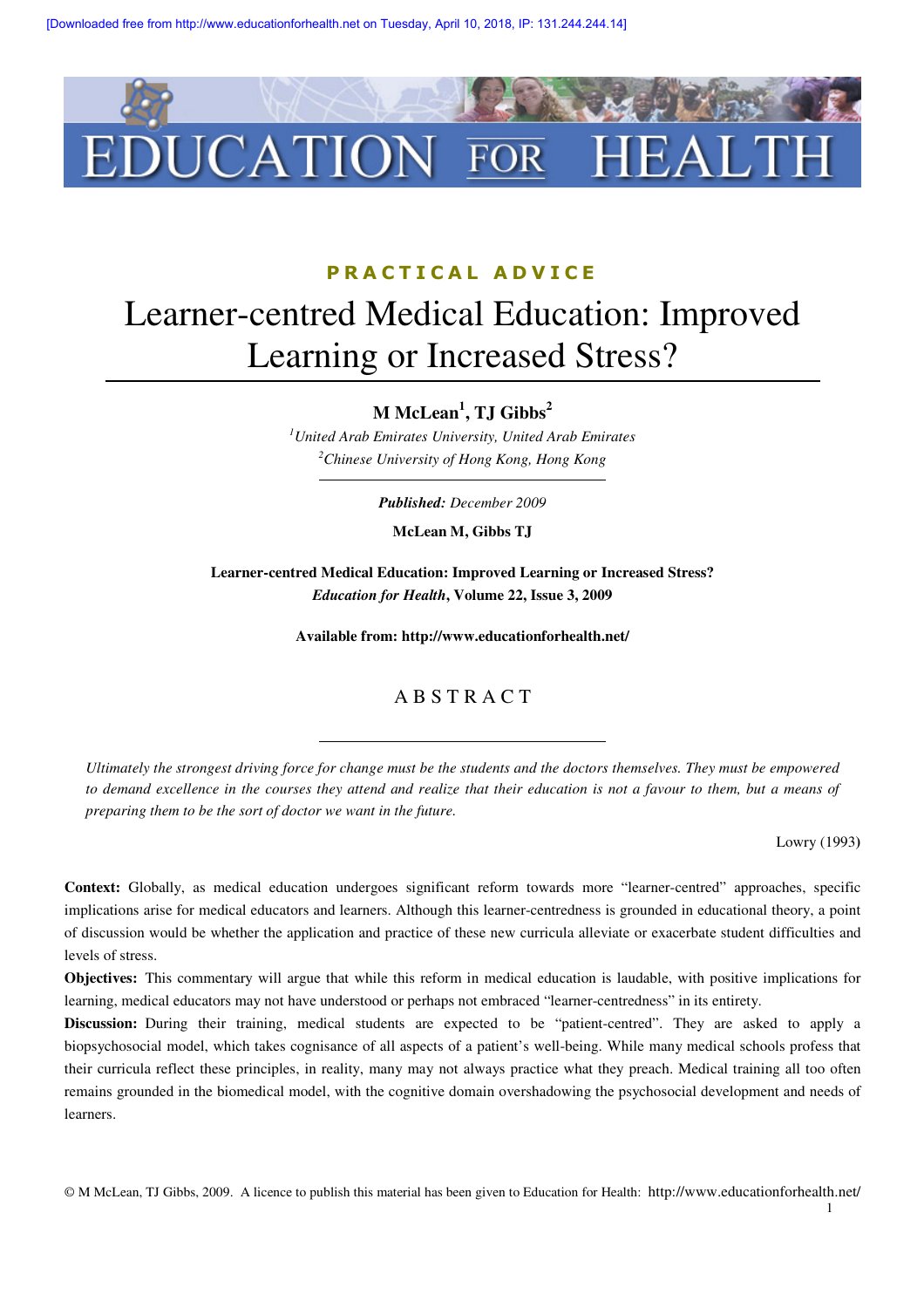

**Conclusions:** Entrusted by parents and society with the education and training of future healthcare professionals, medical education needs to move to a "learner-centred philosophy", in which the "whole" student is acknowledged. As undergraduate and post-graduate students increasingly apply their skills in an international arena, this learner-centredness should equally encapsulate the gender, cultural and religious diversity of both patients and students. Appropriate support structures, role models and faculty development are required to develop skills, attitudes and professional behaviour that will allow our graduates to become caring and sensitive healthcare providers.

**Keywords:** Biopsychosocial model, learner-centred, medical education, patient-centred care

## Introduction

Over the past four decades, a major paradigm shift in education has been the move to learner-centred approaches, one major change being the development of problem-based learning or, PBL (Barrows, 1983, 1986; Taylor & Miflin, 2008) and the move towards competency-based and outcome–based learning (Harden *et al.*, 1999; Harden, 2002). These new approaches have sought to place students as the focus of learning, with their teachers in supporting roles (Dewey, 1956; Brandes & Ginnes, 1986; Neville, 1999; Spencer & Jordan, 1999; Ludmerer, 2004; Dornan *et al.*, 2005).

In medical and healthcare education, this paradigm shift was prompted by many factors, not least the need to produce independent, self-reliant doctors and professionals capable of adapting to and meeting the changing healthcare needs of the communities they serve (General Medical Council, 1993, 2002). According to Brandes and Ginnes (1986), whose six principles of student-centred learning integrate the cognitive and affective domains (see Table 1), the net result should be an individual who is empowered to be a life-long learner, who embraces his/her own abilities and who is accepting of others. The introduction of the humanities, communication skills training and early patient contact in the curriculum and the increasing influence of Family Medicine and community-based teaching in medicine have contributed to the understanding of the patient as an individual with feelings and needs, who is an integral member of a community (Balint, 1969; Engel, 1977; Stewart, 2001; Howe *et al.*, 2004). This patientcentred care approach, together with the recognition of the value of building relationships (i.e. relationship-centred care) with patients (Frankel, 2004; Beach et al., 2006), has been incorporated into many medical curricula (Christenson et al., 2007; Cottingham *et al.*, 2008).

**Table 1: Six principles of student-centred learning (**Brandes & Ginnes, 1986**)** 

- 2. Involvement and participation by the student are necessary for learning.<br>
2. The relationship between learners is more equal, promoting growth and
- The relationship between learners is more equal, promoting growth and development.
- 4. The teacher becomes a facilitator and resource person.
- 5. The learner experiences confluence in his/her education (i.e. affective and cognitive domains are integrated).
- 6. The learner sees himself/herself differently as a result of the learning experience (i.e. develops a higher conception of learning).

*But, is there a common understanding or implementation of these learner-centred approaches?* We argue that while medical education generally subscribes to more student-focused curricula, the holistic concept of "centredness" is not always translated into

<sup>1.</sup> The learner takes full responsibility for his/her learning.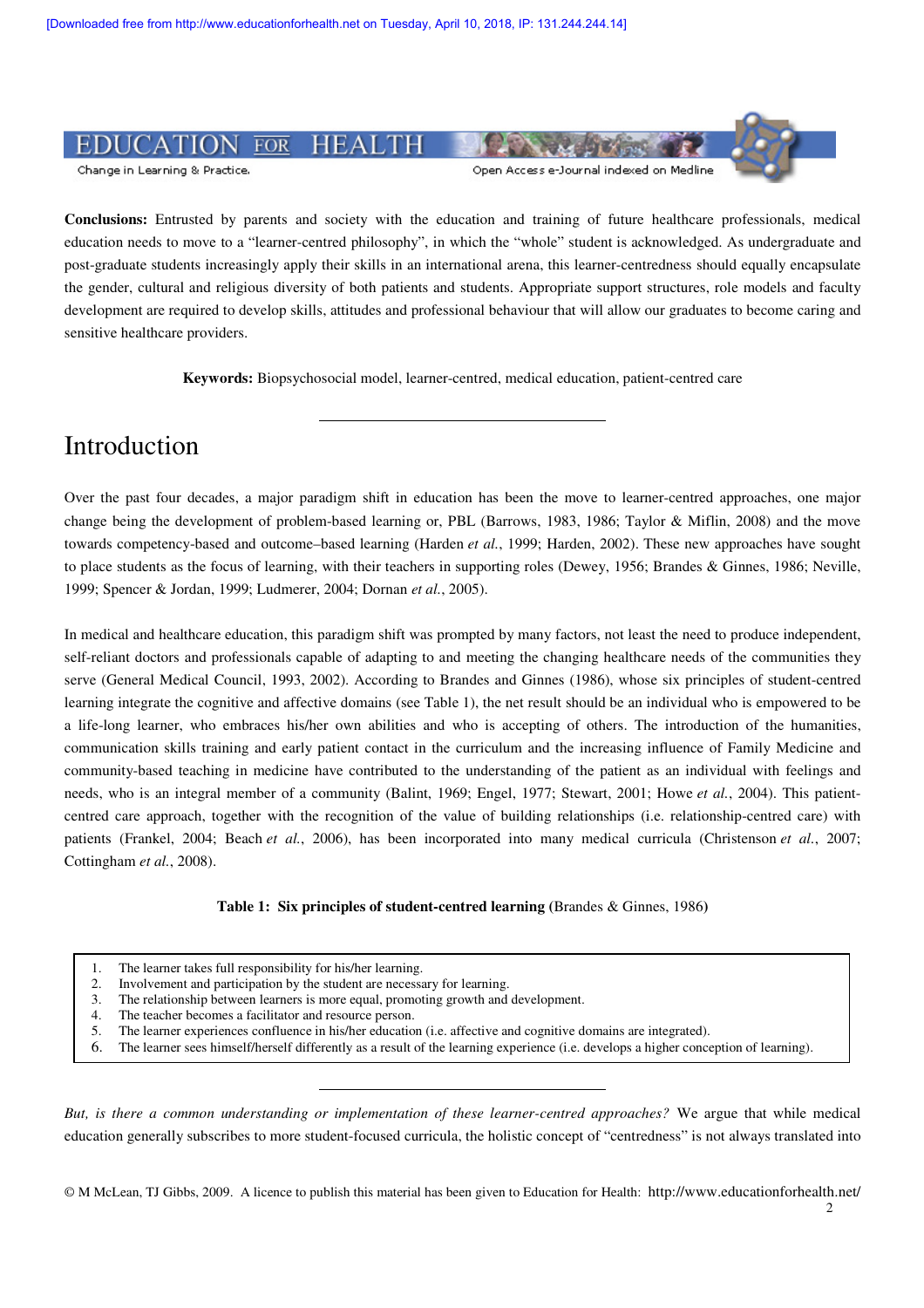

practice or reflected in our interactions with students, which may partly account for the reported stress of medical students (Toews *et al.*, 1997; Dyrbye *et al.*, 2005; Taylor & Miflin, 2008).

Few would disagree that the study of medicine should be a transformative experience that molds young medical students into caring doctors (College of Family Physicians of Canada, 2008; Shapiro, 2008). For most students, this journey is exciting and satisfying. For others, it is stressful (Toews *et al.*, 1997; Dyrbye *et al.*, 2005) and may contribute to the reported attrition from medical studies (Molnár *et al.*, 2006; Arulampalam *et al.*, 2007). From the time a student is admitted to medical school to when he/she enters the workplace as a newly graduated doctor, medical education should provide a nurturing educational and social environment to develop caring principles, professional attitudes and interpersonal relationships (Hafferty, 1998; Christenson *et al.*, 2007; Shapiro 2008). The literature suggests, however, that all too often students may be "short-changed" in this regard. While they might arrive at medical school receptive, "*… we find that medical education sometimes beats students' ability and willingness to care right out of them*" (Branch, 2000). This may help explain the reported loss of altruism, empathy and ethical erosion observed as students progress through their medical studies (Branch, 2000; Lempe & Searle, 2004; College of Family Physicians of Canada, 2008; Shapiro, 2008). Just as learners are expected to treat patients holistically, so should medical education subscribe to a "whole student" model – a biopsychosocial approach. Attention should be paid not only to the cognitive aspects of learning but learners should be supported emotionally and psychologically through the caring relationships that we foster with them.

Medical educators have responded to some of the shortcomings of a traditional curriculum (Des Marchais *et al.*, 1992; Remmen *et al.*, 1998) by revising the *what* (content), *where* (different clinical settings) and *how* (process) of learning. Good examples of this reform would include early exposure to patients to socialise students into the profession (Dornan *et al.*, 2006) and PBL, to develop problem-solving skills and self-direction (Barrows, 1983, 1986; Taylor & Miflin, 2008). Despite these innovations, stress still pervades the life of many medical students (Dyrbye *et al.*, 2005; Piele & Carter, 2005). We argue that this situation may have arisen because medical educators many not have truly understood or embraced the full implications of learner-centredness. In the present commentary, three main areas where medical education may have been negligent in this regard have been identified:

- *On entering medical school,*
- *Within the curriculum, and*
- *Transition to the workplace.*

#### *On entering medical school*

Who we teach is very different from a decade ago, with admission criteria now generally taking cognisance of attitude, behaviour and equity in terms of gender and minority groups in addition to academic excellence (Eva *et al.*, 2004; Lemay *et al.*, 2007; James et al., 2008). With the internationalisation of medical education and the increased intake of previously under-represented minorities and females, students now originate from diverse educational, intellectual and socio-cultural backgrounds. To be learner-centred, this diversity needs to be affirmed at the individual level, which, we believe, not all medical schools can claim (Haidat *et al.*, 2006). Variable institutional environments in terms of teacher understanding of "learner-centred" resource allocation and the cultural context (e.g. individual *vs.* collectivism) may impact on the practical implementation of a learner-centred curriculum (O'Sullivan, 2004).

On entering medical school, students move from "big fish" to "small fry", from a protected, high-achievement environment to one in which they are generally just a face among 200 or more other bright, young individuals – a daunting prospect for even the most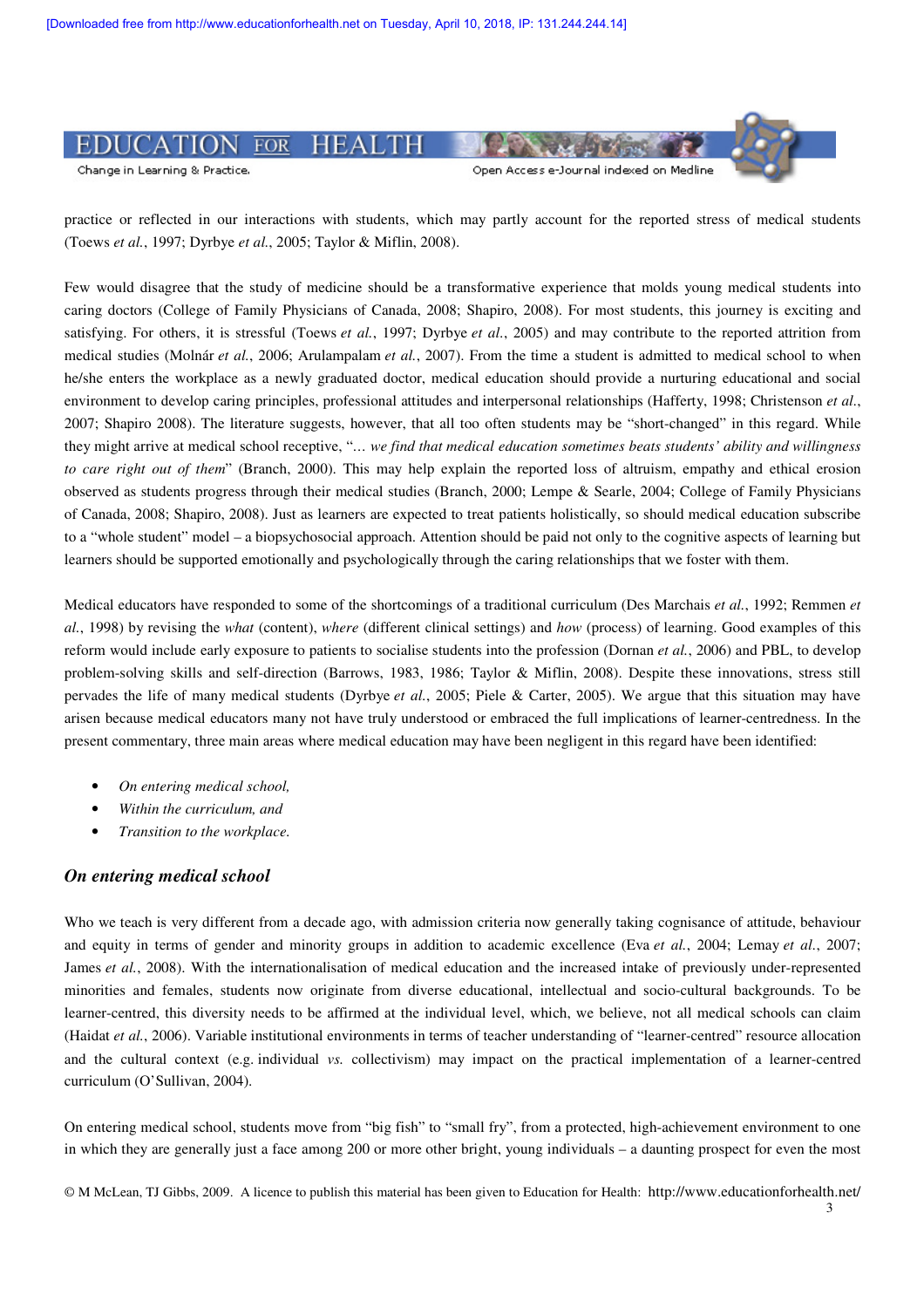

Change in Learning & Practice.

#### Open Access e-Journal indexed on Medline

capable student. If, as Edwards (2001) reports "*student-centred learning has the potential danger of creating a person's physical isolation from other learners*", then support such as mentoring, counselling and orientation is essential during this emotional and unsettling transition. Taking cognisance of Maslow's (1954) hierarchy of needs, where a learner's physiological, social and psychological needs must be met for him/her to develop self-actualisation (Hutchinson, 2003) would be a useful starting point for recognising the whole student.

#### *Within the curriculum*

*Self-directed learning* Today, often at a very early stage in their studies, students are expected to become self-directed learners and problem-solvers capable of accessing and selecting appropriate resources, as well as using evidence to underpin their decisions in caring for patients. Self-directed and adult learning principles do not, however, appear miraculously. It should be recognised that not all students become independent learners, and may require a more directed learning environment (Dornan *et al.*, 2005). Support is essential for this transition from a previous teacher-centred system to developing self-reliant learners who are expected to reach the desired, advertised or prescribed end point. Successful adaptation depends not only on students' cognitive ability but also on their emotional maturity. Taylor and Miflin (2008) caution us that since the introduction of PBL at an early stage of a student's undergraduate career is a dramatic change in learning, it should be implemented carefully to more effectively control stress response levels.

*Core curriculum and special study selectives* One of the outcomes of curriculum reform has been the identification of "core" content, supplemented by special study modules or selectives (GMC, 1993; Harden & Davis, 1995; Murdoch-Eaton *et al.*, 2004; Riley et al., 2008, 2009). While this may have initially addressed the overloaded traditional curriculum, reform is a lengthy process and by the time a new programme is fully implemented several years later, the theoretical knowledge considered essential at the outset may no longer be current. With the rate at which information is presently being made available and the rapid diagnosis and treatment advances, new curricula may suffer the same factual overload (a common cause of student stress) as the traditional curriculum unless content is *regularly* reviewed.

In a learner-centred gesture, some schools offer special study selectives, which allow students to choose areas of personal interest. The appropriate objectives and assessment procedures are, however, not always satisfactorily articulated (Riley *et al.*, 2008, 2009), creating anxiety amongst learners which may outweigh the enjoyment of engaging in personally relevant activities.

*Psychosocial well-being* While it is well known that a doctor's life is stressful, it is not always acknowledged that this stress begins from the first day as a medical student (Wong, 2008). In Wong's opinion, the subjective experience of being ill, which is currently not taught or discussed much at medical school, should begin when students enter medical school as their perceptions of their own mental distress may influence how they view mental health and seek help. The onus rests on medical schools to make students and graduates aware of their personal and professional limitations, creating an awareness of the need to seek help when necessary and the importance of their own health and ability to practice medicine (Royal College of Psychiatrists, 2001; 2003). Since support at medical school is highly variable and is likely to be academic rather than aimed at developing life-long capabilities of dealing with stress, death and personal development, learners may find themselves alone (Saks & Karl, 2004).

*Death and dying* Contemporary education theory informs us that meaningful learning should be contextually relevant (Dolmans *et al.*, 2002; Schurwirth & van der Vleuten, 2004; Prince *et al.*, 2005). In this regard, early clinical exposure is recommended to socialise students into the profession (Dornan *et al.*, 2006). *But, are young students adequately prepared for the harsh realities -*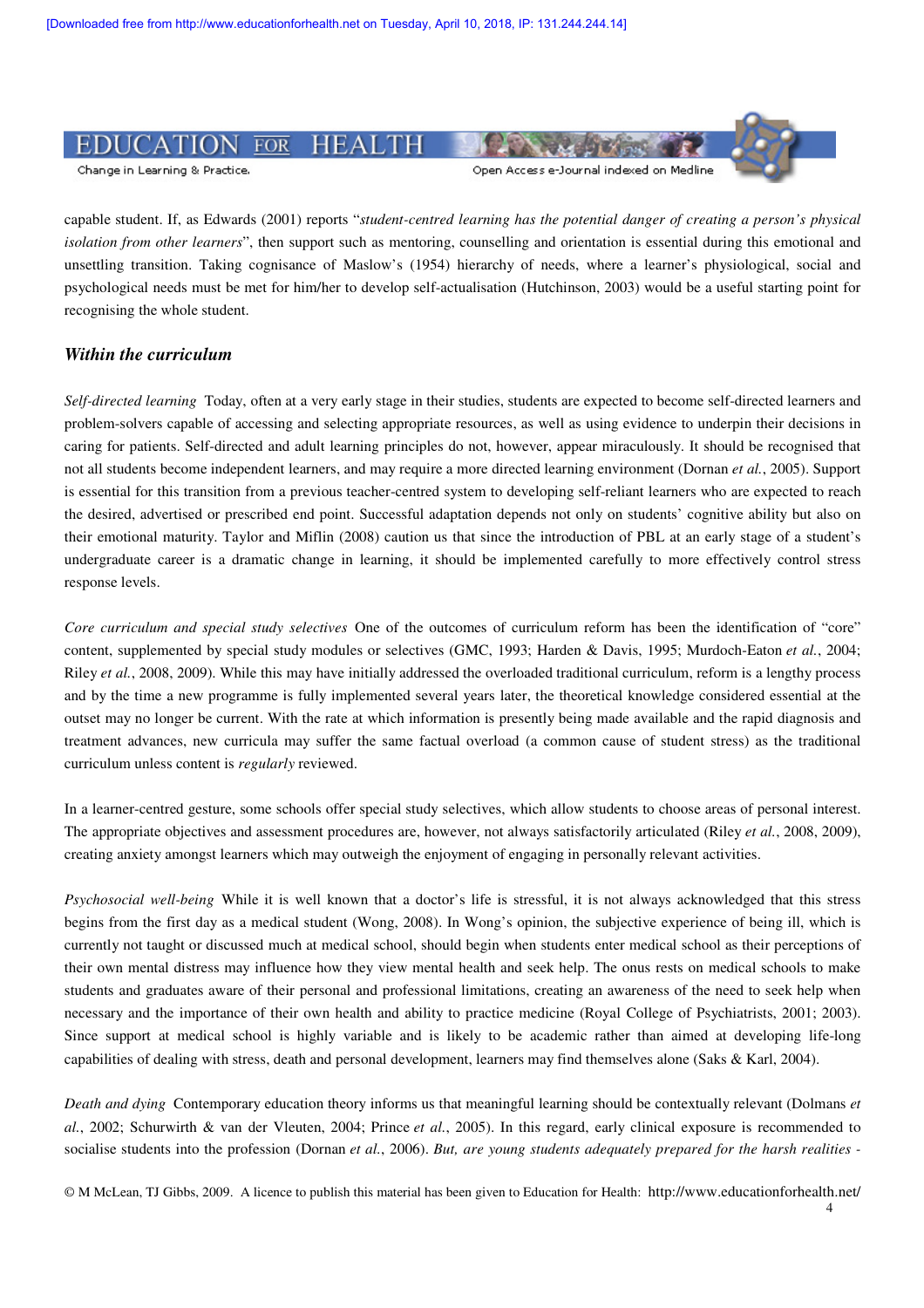

*the violence, trauma, HIV, death - of the medical profession?* Treadway's (2007) recent perspective in the New England Journal of Medicine, in which she describes feelings of detachment when 'the code is called', echoes Stafford-Clark's (1995) sentiments more than a decade ago (see Table 2). Exposure to death begins early in medical studies, when the human body is conveniently called a cadaver, as though it was something different from a person who has died. Treadway (2007) recalls how she and her colleagues as young medical students "…*learned to bury our fears in an avalanche of knowledge…..learnt the trick of silencing the parts of [their] brain that didn't really want to be close to death*" (p. 1274). The Thai approach, in which the cadaver is viewed as a teacher (Winkelmann & Güldner, 2004), seems to be the exception rather than the norm in terms of embracing principles of "centredness" with regard to both the learner and the "teacher-patient". As the bare minimum, an orientation programme in Anatomy should be offered.

#### **Table 2: Stafford-Clark's (1995) reflection on how ill-prepared doctors are in dealing with death**

*"….but now, over 50 years later, 25 years of them spent as a teacher and senior consultant in psychiatry at Guy's Hospital, I am left with a conviction that doctors are still uneasy in the way that they deal with death, common enough in their experience, but often shunned in their communication to the next of kin to whom we owe honest and lucid explanation and compassion as well as concern".*  (Stafford-Clark, 1995)

*Transition to clerkship* While the clinical or clerkship phase is powerful for socialising students into medicine, it is an emotional transition in the journey towards becoming a doctor. Despite a wealth of literature warning of the informal or hidden curriculum (Hafferty, 1998; Lempe & Searle, 2004; Suchman *et al.*, 2004), reports of adverse student experiences ranging from verbal abuse to sexual harassment abound (Silver & Glicken, 1990; Sheehan *et al.*, 1990; Uhari *et al.*, 1994; Kaufman & Mann, 1996; Lebenthal *et al.*, 1996; Kassebaum & Cutler, 1998; Schuchert, 1998; Elnicki *et al.*, 2002; Maida *et al.*, 2003; Rautio *et al.*, 2005; Nagata-Kobayashi *et al.*, 2005; Frank *et al.*, 2006; Wilkinson *et al.*, 2006). Belittling or disparaging remarks not only make the learning environment stressful (Silver & Glicken, 1990) but also erode confidence (Schuchert, 1998), which may impact on students' psychosocial well-being (Elnicki *et al.*, 2002; Maida *et al.*, 2003; Nagata-Kobayashi *et al.*, 2005; Wilkinson *et al.*, 2006) and possibly even causing them to withdraw from their studies (Sheehan *et al.*, 1990). Students may become distressed when they realise that they have "caught" inappropriate behaviours, becoming like the physicians they had previously criticised (College of Family Physicians of Canada, 2008).

Cognisance should thus be taken of student development - from the stage of dualism (Perry, 1968), in which students expect right answers to queries, but particularly in the stage of identity formation (Erikson, 1963), such as during clerkships when students are vulnerable and require guidance in forming relationships. For learners to develop professional authenticity, role models are imperative throughout their studies (Althouse *et al.*, 1999; McLean, 2006; Weissman *et al.*, 2006). But, can appropriate role models always be guaranteed?

#### *Transition to the workplace*

The transition from medical school to the workplace, either during an internship or a residency, is probably the most difficult period in medical training (Shapiro *et al.*, 2006; Fischer *et al.*, 2007; Leeder, 2007; College of Family Physicians of Canada, 2008). Despite being "*a cultural leap*" (Leeder, 2007), insufficient opportunities exist during medical training to adequately discuss attitudes and strategies and to develop skills to deal with the many difficult situations that arise in the real world (Shapiro *et al.*,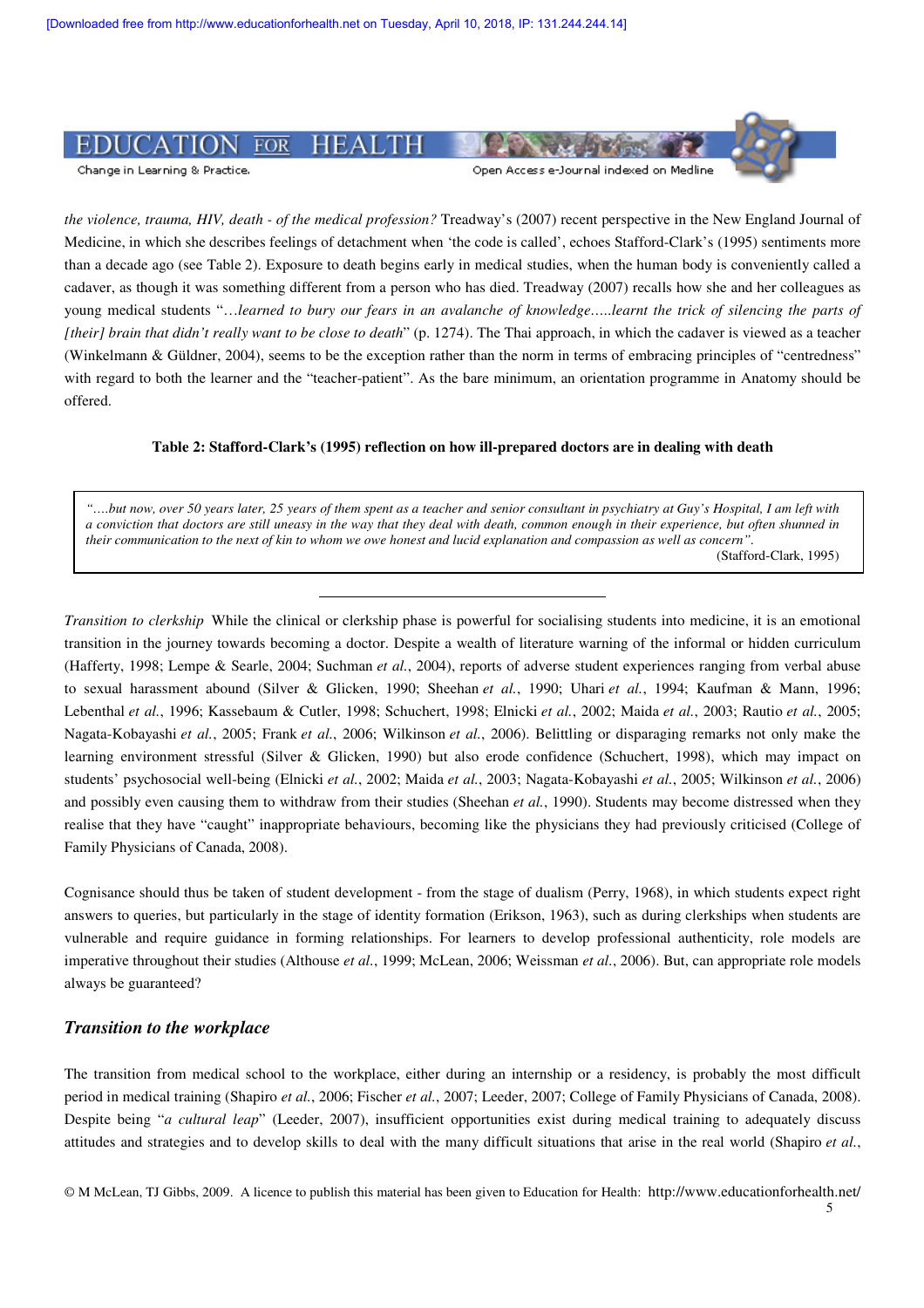

2006; American Medical Association Initiative to Transform Medical Education, 2007; College of Family Physicians of Canada, 2008). The Australian Medical Association (2007) and the UK Postgraduate Medical Education and Training Board (2008) have attempted to address this issue, but there is little evidence of the same support globally. In reality, particularly in the public sector and in developing countries, most graduates are expected to "hit the ground running" at the outset of their professional lives. In order to experience congruence in their education (Brandes & Ginnes, 1986), orientation and clinical tutors and supervisors to mentor and nurture these new doctors into professional practice should be the minimum support offered.

#### *Quo vadis?*

Medical schools across the world need to be congratulated on the strides that have been made over the past decade or two towards making medical studies more contextually relevant. While many schools have adopted learner-centred approaches, we are of the opinion that not everyone has acknowledged or practices the concept in its entirety. We propose that medical education requires a further paradigm shift - from *a learner-centred approach to a learner-centred philosophy*. Rather than being satisfied with the mere application of pedagogical principles, medical educators need to engage with the purpose, nature and ideals of education such that the process of human existential growth is embraced in order to better understand the lives and experiences of our learners. Their learning should be tailored to meet their individual cognitive and affective needs, first as students and later as professionals as they interact with patients. A *philosophy* of learner-centredness embodies the pedagogical principles that can potentially meet our overarching aim of creating the right kind of doctor.

Without recognising and embracing the full implications of "learner-centredness" (i.e. a holistic, biopsychosocial approach based on genuine relationships), medical students will continue to be short-changed. An understanding of the unique nature of individual learning environments is therefore essential (Hafferty, 1998; Suchman *et al.*, 2004; Haidat *et al.*, 2006; Christenson *et al.*, 2007; Cottingham *et al.*, 2008). In addition, appropriate faculty development programmes that foster not only teaching and learning skills but also non-traditional elements of self-awareness, community-building and relationship formation (Pololi & Frankel, 2004) would contribute substantially to a philosophy of true learner-centred education.

## References

Althouse, L.A., Stritter, F.T., & Steiner, B.D. (1999). Attitudes and approaches of influential role models in clinical education. *Advances in Health Sciences Education*, 4(2), 111-122.

American Medical Association Initiative to Transform Medical Education (ITME). (2007). Recommendations for change in the system of medical education. Chicago: American Medical Association.

Arulampalam, W., Naylor, R.A., & Smith, J.P. (2007). Dropping out of medical school in the UK: Explaining the changes over ten years. *Medical Education*, 41, 385-394.

Australian Medical Association. (2007). Pre-internship in medical school. Retrieved June 22, 2008, from http://ama.com.au/node/2713

Balint, E. (1969). The possibilities of patient-centred medicine. *Journal of the Royal College General Practitioners*, 17, 269-276.

Barrows, H.S. (1983). Problem-based, self-directed learning. *Medical Journal of Australia*, 250, 3077-3080.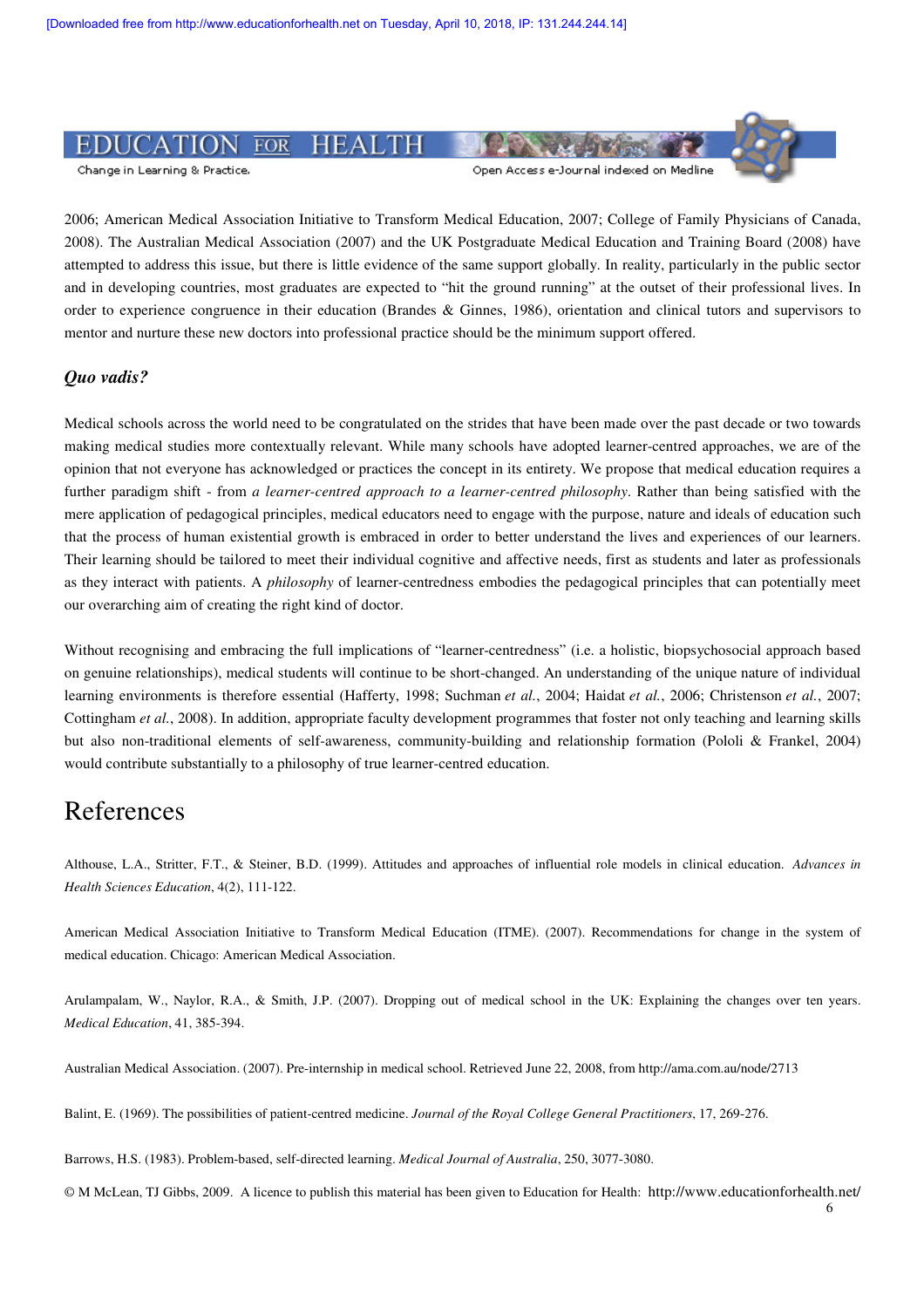

Barrows, H.S. (1986). A taxonomy of problem-based learning methods. *Medical Education*, 20, 481-486.

Beach, M.C., Inui, T., & the Relationship-centred Care Research Network. (2006). Relationship-centred care. A constructive reframing. *Journal of General Internal Medicine*, 21, S3-S8.

Branch, W.T. (2000). The ethics of caring and medical education. *Academic Medicine*, 75, 127-132.

Brandes, D., & Ginnes, P. (1986). *A guide to student centred learning*. Oxford: Basil Blackwell.

Christenson, C.E., McBride, R.B., Vari, R.C., Olson, L., & Wilson, H.D. (2007). From traditional to patient-centred learning: Curriculum change as an intervention for changing institutional culture and promoting professionalism in undergraduate medical education. *Academic Medicine*, 82, 1079-1088.

College of Family Physicians of Canada. (2008). *Rethinking undergraduate medical education. A view from Family Medicine*. Undergraduate Education Committee. Ontario: College of Family Physicians of Canada, College of Family.

Cottingham, A.H., Suchman, A.L., Litzelman, D.K., Frankel, R.M., Mossbarger, D.L., Williamson, P.R., Baldwin, D.C., & Unui, T.S. (2008). Enhancing the informal curriculum of a medical school: A case study in organizational culture. *Journal of General Internal Medicine*, 23(6), 715- 722.

Des Marchais, J.E., Bureau, M.A., Dumais, B., & Pigeon, G. (1992). From traditional to problem-based learning. *Medical Education*, 26, 190- 199.

Dewey, J. (1956). *The Child and the curriculum and the school and society*. University Press, Chicago, Illinois.

Dornan, T., Hadfield, J., Brown, M., Boshuizen, H., & Scherpbier, A. (2005). How can medical students learn in a self-directed way in a clinical environment? Design based research. *Medical Education*, 39(4), 356-364.

Dornan, T., Littlewood, S., Margolis, S.A., Scherpbier, A., Spencer, J., & Ypinazar, V. (2006). How can experience in clinical and community settings contribute to early medical education? A BEME systematic review. *Medical Teacher*, 28(1), 3-18.

Dolmans, D., Gijselaers, W., Moust, J., de Grave, W., Wolfhagen, I. & van der Vleuten, C. (2002). Trends in research on the tutor in problembased learning: Conclusions and implications for educational practice and research. *Medical Teacher*, 24(2), 173-180.

Dyrbye, L.N., Thomas, M.R. & Shanafelt, T.D. (2005). Medical student distress: Causes, consequences, and proposed solutions. *Mayo Clinic Proceedings*, 80(12), 1613-1622.

Edwards, R. (2001). Meeting individual learner needs: Power, subject, subjection. In, C. Paechte, M. Preedy, D. Scott & J. Soler (Eds.), *Knowledge, power and learning*. London: Sage.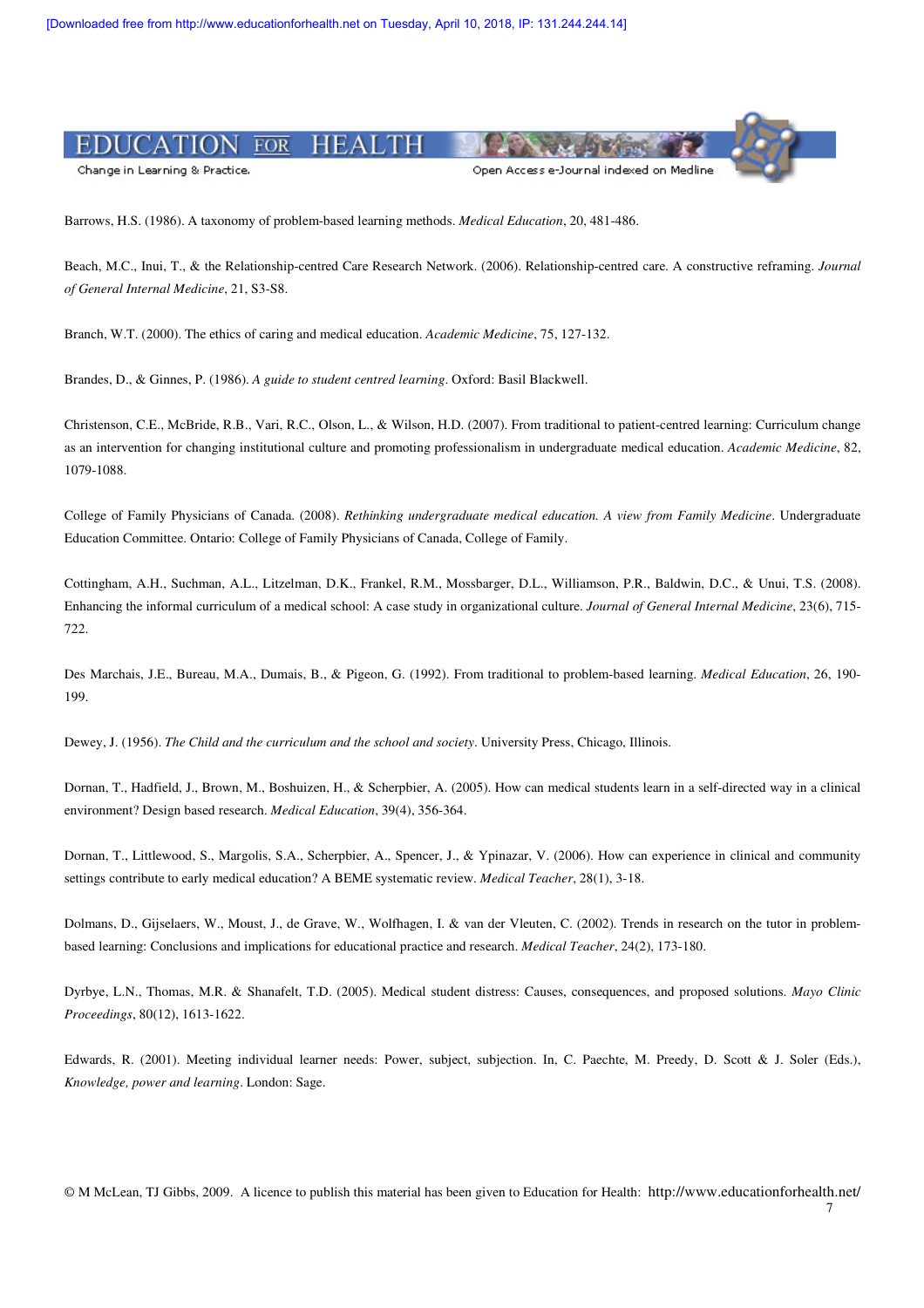

Elnicki, D.M., Curry, R.H., Fagan, M., Friedman, E., Jacobson, E., Loftus, T., Ogden, P., Pangaro, L., Papadakis, M., Szauter, K., Wallach, P., & Linger, B. (2002). Medical students' perspectives on and responses to abuse during internal medicine clerkship. *Teaching & Learning in Medicine*, 14, 92-97.

Engel, G. (1977). The need for a new medical model: A challenge for biomedicine. *Science*, 196, 129-136.

Erikson, E.H. (1963). *Childhood and society*. 2nd edition. New York: Norton.

Eva, K.W., Rosenfeld, J., Reiter, H.I., & Norman, G.R. (2004). An admissions OSCE: The multiple mini-interview. *Medical Education*, 38, 314- 326.

Fisher, J.W., Thompson, B.M., & Garcia, A.D. (2007). Integrative clinical exposure: An innovative programme to prepare for internship. *Teaching & Learning in Medicine*, 19, 302-307.

Frank, E, Carrera, J.S., Stratton, T., Bickel, J., & Nora, L.M. (2006). Experiences of belittlement and harassment and their correlates among medical students in the United States: A longitudinal study. Retrieved September 18, 2006, from *BMJ* 2006; doi:10.1136/bmj,38924.722037.7C. Available from: http://www.bmj.com/cgi/reprint/333/7570/682?maxtoshow=&HITS=10&hits=10&RESULTFORMAT=1&author1= Frank%2C+E&title=belittlement&andorexacttitle=or&andorexacttitleabs=and&andorexactfulltext=and&searchid=1&FIRSTINDEX=0&sortspec =date&fdate=1/1/1981&resourcetype=HWCIT

Frankel, R.M. (2004). Relationship-centred care and the patient-physician relationship. Journal of General Internal Medicine, 19, 1163-1165.

General Medical Council. (1993). *Tomorrow's doctor*. London: General Medial Council.

General Medical Council. (2002). *Tomorrow's doctors: Recommendations on undergraduate medical education*. London: General Medical Council.

Hafferty, F.W. (1998). Beyond curriculum reform: Confronting medicine's hidden curriculum. *Academic Medicine*, 73(4), 403-407.

Haidat, P., Kelly, A., Bently, S., Blatt, B., Chou, C.L., Fortin, A.H., Gordon, G., Gracey, C., Harrell, H., Hatern, D.S., Helmer, D., Paterniti, D.A., Wagner, D., & Inui, T.S. (2006). Not the same everywhere. Patient-centred learning environments at nine medical schools. *Journal of General Internal Medicine*, 21, 405-409.

Harden, R., & Davis M. (1995). AMEE Medical Education Guide No. 5. The core curriculum with options or special study modules. *Medical Teacher*, 17(2), 125-148.

Harden, R.M., Crosby, J.R., & Davis, M.H. (1999). AMEE Guide 14 An introduction to outcomes-based education. *Medical Teacher*, 21(1), 7- 14.

Harden, R.M. (2002). Developments in outcomes-based education. *Medical Teacher*, 24, 117-120.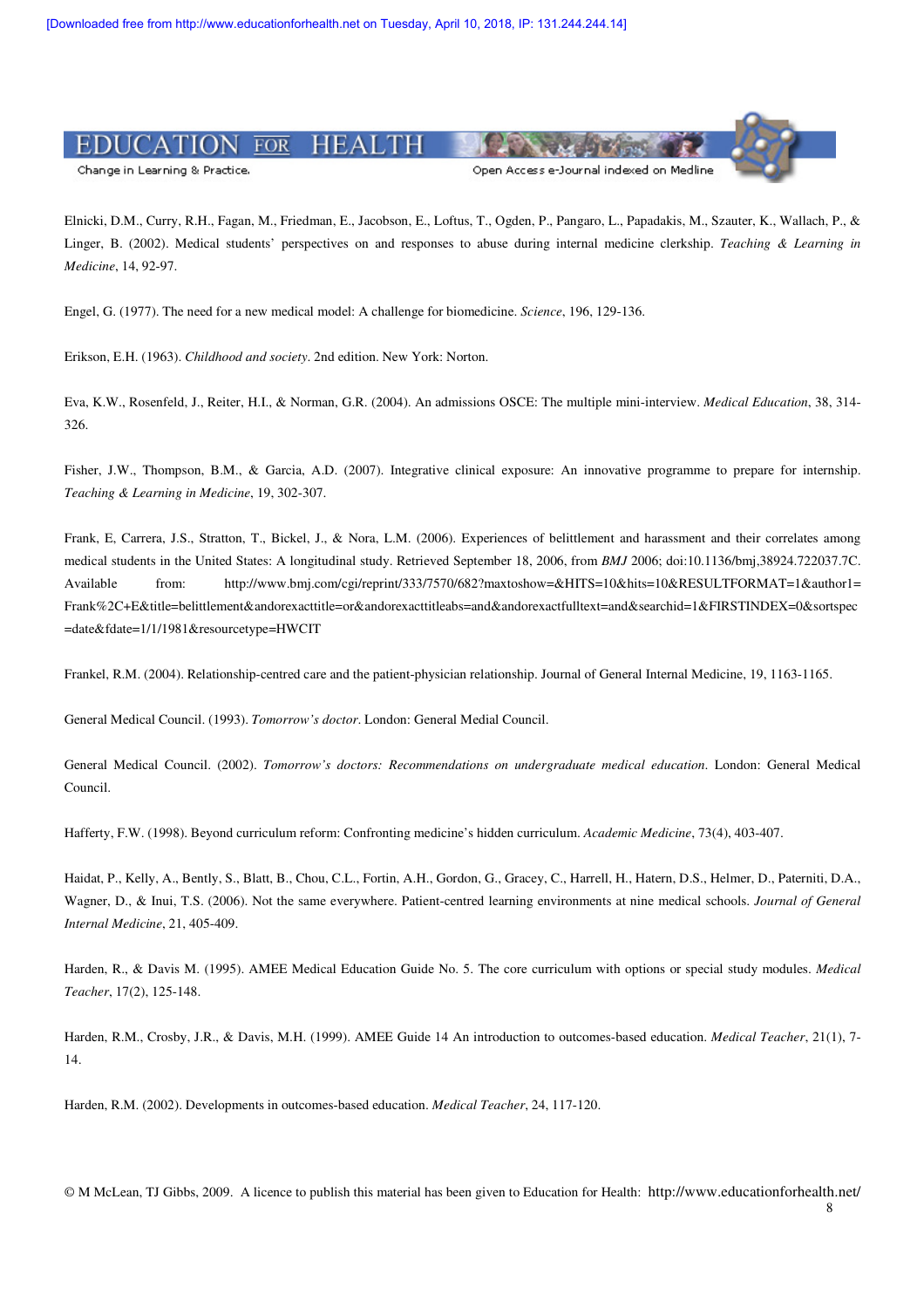

Howe, A., Campion, P., Searle, J., & Smith, H. (2004). New perspectives - Approaches to medical education at four new UK medical schools. *British Medical Journal*, 329, 327–332.

Hutchinson, L. (2003). ABC of learning and teaching. Educational environment. *British Medical Journal*, 326, 810-812.

James, D., Ferguson, E., Powis, D., Symonds, I., & Yates, J. (2008). Graduate entry to medicine: Widening academic access and socio-economic access. *Medical Education*, 42, 294-300.

Kassebaum, D.G., & Cutler, E.R. (1998). On the culture of student abuse in medical school. Academic Medicine, 73, 1149-1158.

Kaufman, D.M., & Mann, K.V. (1996). Comparing students' attitudes in problem-based learning and conventional curricula. *Academic Medicine*, 71, 1096-1099.

Lebenthal, A., Kaiserman, I., & Lernau, O. (1996). Student abuse in medical school: A comparison of students' and facultys' perceptions. *Israeli Journal of Medical Science*,, 32, 229-238.

Leeder, S.R. (2007). Preparing interns for practice in the 21st century. *Australian Medical Journal*, 186, S6-S8.

Lemay, J-F., Lockyer, J.M., Collin, V.T., & Brownell, A.K.W. (2007). Assessment of non-cognitive traits through the admissions multiple miniinterview. *Medical Education*, 41, 573-579.

Lempe, H., & Searle, C. (2004). The hidden curriculum in undergraduate medical education: qualitative study of medical students' perceptions of teaching. *British Medical Journal*, 329, 770-773.

Lowry, S. (1993). Making change happen. *British Medical Journal*, 306, 320-322.

Ludmerer, K.M. (2004). Learner-centred medical education. *New England Journal of Medicine*, 351, 1163-1164.

Maida, A.M., Vasquez, A., Herskovic, V., Calderon, J.L., Jacard, M., Pereira, A., & Widdel, L. (2003). A report on student abuse during medical training. *Medical Teacher*, 15, 497-501.

Maslow, A. (1954). *Motivation and personality*. New York: Harper and Row.

McLean, M. (2006). Clinical role models are important in the early years of a problem-based learning curriculum. *Medical Teacher*, 28, 64-69.

Molnár, R., Nyári, T., & Molnár, P. (2006). Remaining in or leaving the profession: The view of the medical students. *Medical Teacher*, 28, 475- 477.

Murdoch-Eaton, D., Ellershaw, J., Garden, A. Newble, D. *et al.* (2004). Student selected components in the undergraduate medical curriculum: A multi-institutional consensus on purpose. *Medical Teacher*, 26, 33-38.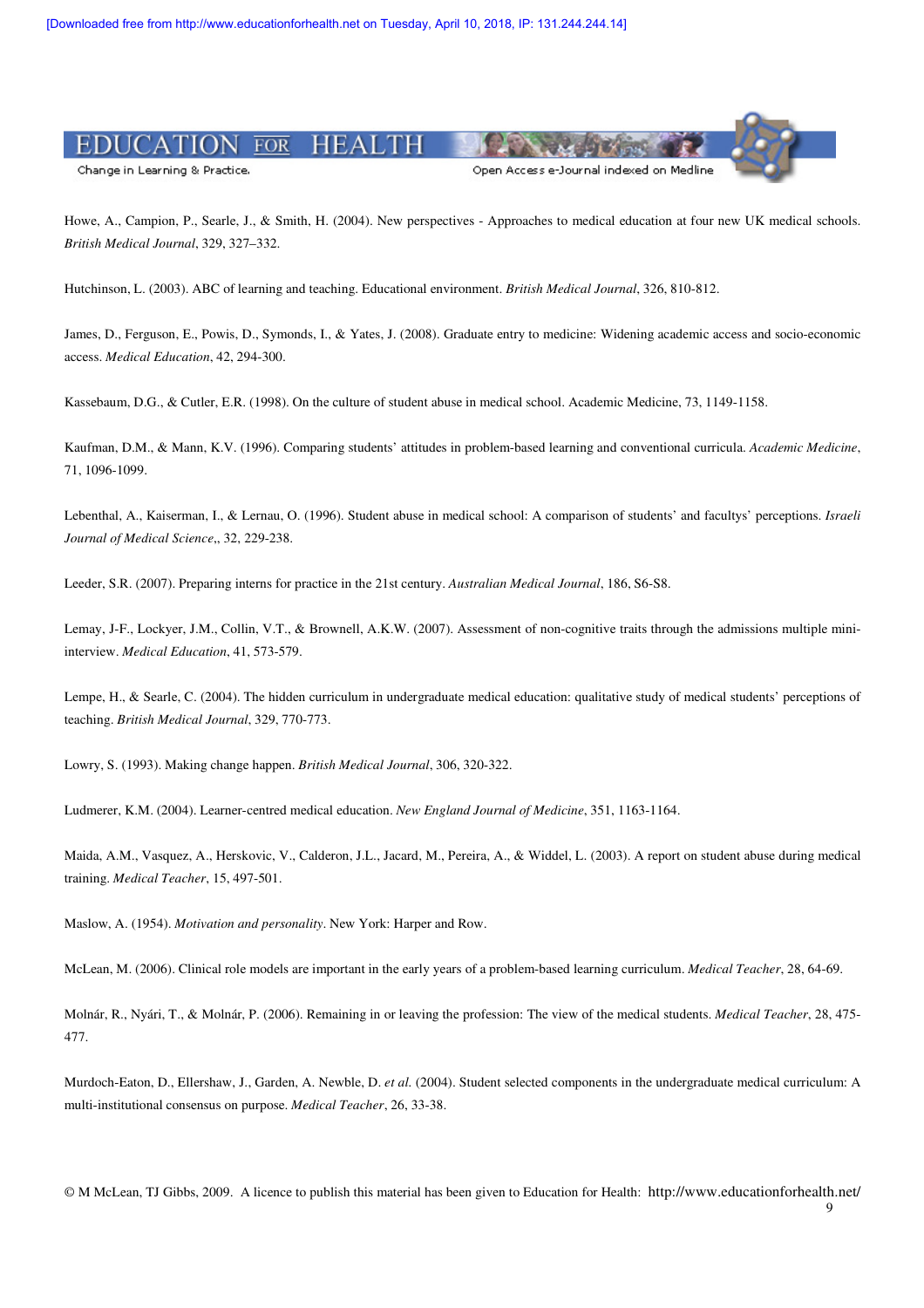

Nagata-Kobayashi, S., Sekimoto, M., Koyama, H., Yamamoto, W., Goto, E., Fukushima, O., Ino, T., Shimada, T., Shimbo, T., Asai, A., Koizumi, S. & Fukui, T. (2005). Medical student abuse during clinical years in Japan. *Journal of General Internal Medicine*, 21, 212-218.

Neville, A.J. (1999). The problem based learning tutor: Teacher? Facilitator? Evaluator? *Medical Teacher*, 21(4), 393-401.

O'Sullivan, M. (2004). The reconceptualisation of learner-centred approaches: A Namibia case study. *International Journal of Educational Development*, 24(6), 585-602.

Perry Jr., H.G. (1968). *Forms of intellectual and ethical development in the college years – A scheme*. New York: Holt, Reinhart and Winston.

Piele, E., & Carter, Y. (2005). Selecting and supporting contented doctors. *British Medical Journal*, 330, 269-270.

Pololi, L.H., & Frankel, R.M. (2004). Humanising medical education through faculty development: linking self-awareness and teaching skills. *Medical Education*, 39(2), 154-162.

Postgraduate Medical Education and Training Board. (2008). Retrieved September 18, 2008, from http://www.pmetb.org.uk.

Prince, K., van Eijs, P., Boshuizen, H., van der Vleuten, C., & Scherpbier, A. (2005). General competencies of problem-based learning (PBL) and non-PBL graduates. *Medical Education*, 39(4), 394-401.

Rautio, A., Sunnari, V., Nuutinen, M., & Laitala, M. (2005). Mistreatment of university students most common during medical studies. *BMC Medical Education*, 5, 36. Retrieved 18 September , 2008, from http://www.biomedcentral.com/1472-6920/5/36.

Remmen, R., Scherpier, A., Derese, A., Denekens, J., Hermann, I., van der Vleuten, C., van Royen, P., & Bossaert, L. (1998). Unsatisfactory basic skills performance by students in traditional medical curricula. *Medical Teacher*, 20, 570-583.

Riley, S.C., Ferrell, W.R., Gibbs, T.J., Murphy, M.J., & Smith, C.S.W. (2008). Twelve tips for developing and sustaining a programme of student selected components. *Medical Teacher*, 30(4), 370-376.

Riley, SC., Gibbs, T.J., Ferrell, W.R., Nelson, P.R., Smith, C.W.S., & Murphy, M.J. (2009). Getting the most out of student selected components (SSCs): 12 tips for participating students. *Medical Teache* (in press).

Royal College of Psychiatrists. (2001). *Mental illness: Stigma and discrimination within the medical profession*. London: The Royal College of Psychiatrists.

Royal College of Psychiatrists. (2003). *The mental health of students in higher education*. London: The Royal College of Psychiatrists.

Saks, N.S., & Karl, S. (2004). Academic support services in U.S. and Canadian medical schools. *Medical Education Online*, 9: 6. Retrieved on June 20, 2008, from http://www.med-ed-online.org/res00085.htm

Schuchert, M.K. (1998). The relationship between verbal abuse of medical students and their confidence in their clinical abilities. *Academic Medicine, 73*, 907-909.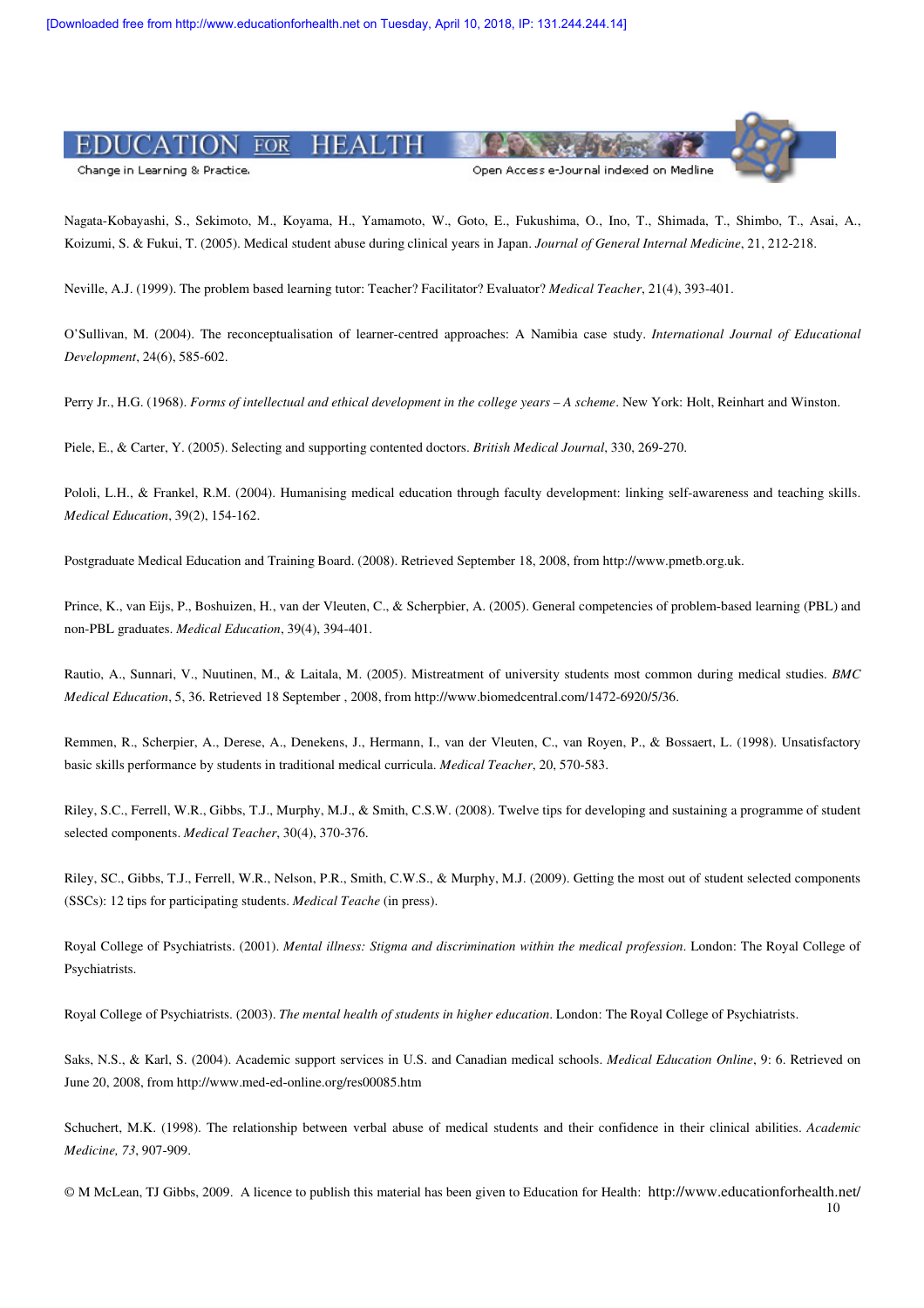

Schurwirth, L., & van der Vleuten, C. (2004). Changing education, changing assessment, changing research. *Medical Teacher*, 38(8), 805-812.

Shapiro, J. (2008). Walking a mile in their patients' shoes: Empathy and othering in medical students' education. Philosophy, Ethics, and Humanities in Medicine, 3, 10. Retrieved 23 August, 2009, from http://www.peh-med.com/content/3/1/10 , doi:10.1186/1747-5341-3-10.

Shapiro, J., Rucker, L., & Robitshek, D. (2006). Teaching the art of doctoring: An innovative medical student elective. *Medical Teacher*, 28, 30- 35.

Sheehan, K.H., Sheehan, D.V., White, K., Leibowitz, A., & Baldwin, D.C. (1990). A pilot study of medical student 'abuse'. *Journal of the American Medical Association*, 263, 533-537.

Silver, H.K., & Glicken, A.D. (1990). Medical student abuse. Incidence, severity, and significance. *Journal of the American Medical Association*, 263, 527-532.

Spencer, J.A., & Jordan, R.K. (1999). Learner centred approaches in medical education. *British Medical Journal*, 318, 1280-1283.

Stafford-Clark, D. (1995). A strange deceit. *Psychiatry Bulletin*, 19, 504-505.

Stewart, M. (2001). Towards a global definition of patient-centred care. *British Medical Journal*, 322, 444-445.

Suchman, A.L., Williamson, P.R., Litzelman, D.K., Frankel, R.M., Mossbarger, D.L., Inui, T.S., & the Relationship-centred Care Initiative Discovery Team. (2004). Towards an informal curriculum that teaches professionalism. *Journal of General Internal Medicine*, 19, 501-504.

Taylor, D., & Miflin, B. (2008). AMEE Guide 36: Problem–based learning: Where are we now? *Medical Teacher*, 30(8), 742-763.

Toews, J.A., Lochyer, J.M., Dobson, D.J., Simpson, E., Brownell, A.K., Brenneis F., MacPherson, K.M., & Cohen, G.S. (1997). Analysis of stress levels among medical students, residents and graduates at four Canadian Schools of Medicine. *Academic Medicine*, 72(11), 997-1002.

Treadway, K. (2007). The code. *New England Journal of Medicine*, 357, 1273-1275.

Uhari, M., Kokkonen, J., Nuutinen, M., Vainionpää, L., Rantala, H., Lautala, P., & Väyrynen, M. (1994). Medical student abuse: An international phenomenon. *Journal of the American Medical Association*, 271, 1049-1051.

Weissman, P.F., Branch, W.T., Gracey, C.F., Haidat, P., & Frankel, R.M. (2006). Role modeling humanistic behaviour: Learning bedside manner from the experts. *Academic Medicine*, 81, 661-667.

Wilkinson, T.J., Gill, D.J., Fitzjohn, J., Palmer, C.L., & Mulder, R.T. (2006). The impact on students of adverse experiences during medical school. *Medical Teacher*, 28, 129-135.

Winkelmann, A., & Güldner, F.H. (2004). Cadavers as teachers: The dissecting room experience in Thailand. *British Medical Journal*, 329, 1455–1457.